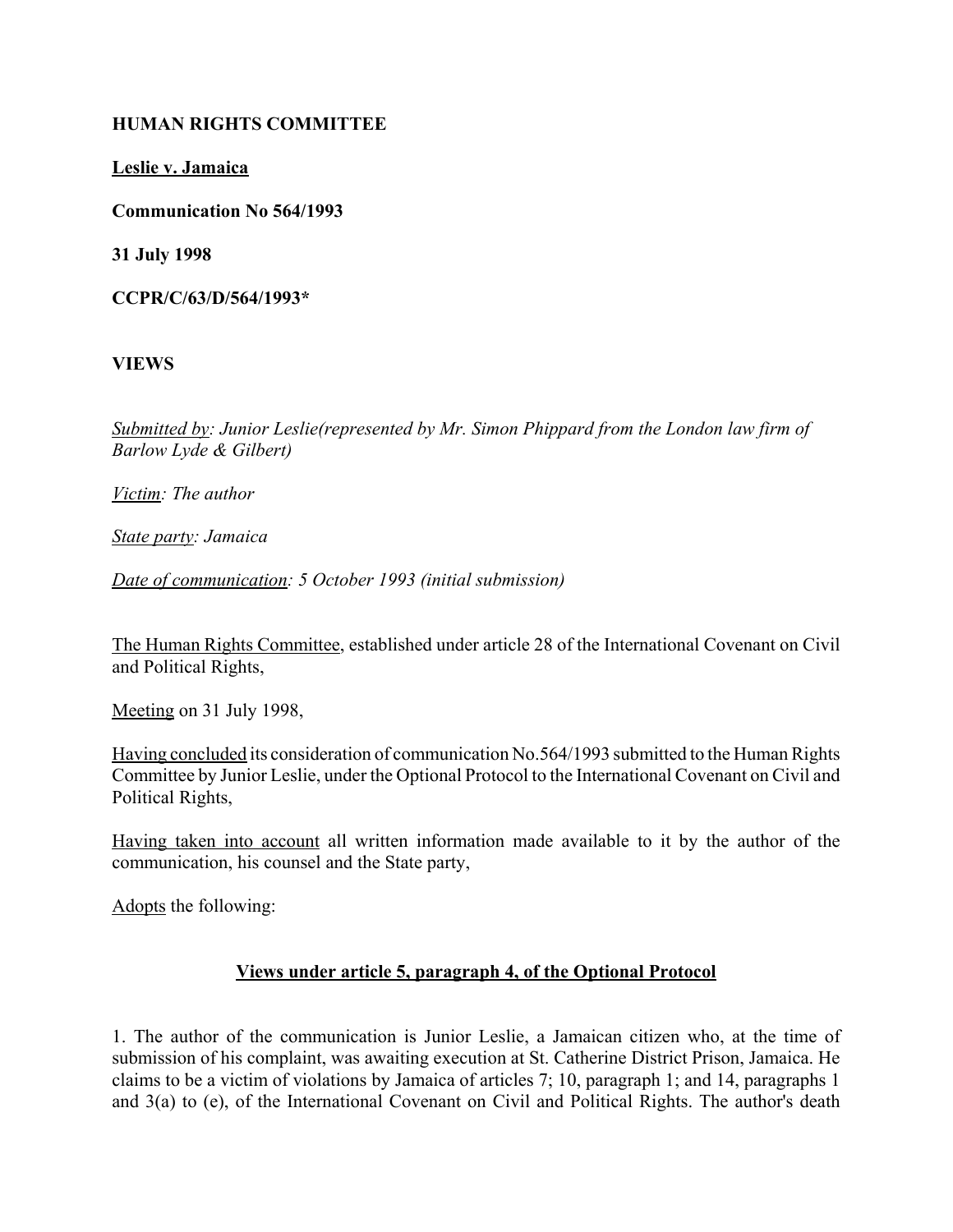sentence was commuted to life imprisonment in early 1995. He is represented by the London law firm of Barlow Lyde & Gilbert.

### The facts as submitted by the author:

2.1 On 14 November 1987, the author was arrested by two policemen after a dispute concerning a bicycle. He was taken to the Hunts Bay Police Station and held in custody for five days. On 20 November 1987, he was taken to the Kingston Gun Court for a preliminary hearing; only then did he learn that he was charged, together with one Anthony Finn The Committee's Views on Mr. Finn's Communication, No.617/1995, were adopted on 31 July 1998 at the 63rd session. and one L.T., with the murders, on 8 November 1987, of one Merceline Morris and her son, Dalton Brown. On 4 April 1990, the author and Anthony Finn were found guilty as charged and sentenced to death by the Home Circuit Court in Kingston; L.T. was acquitted on the direction of the trial judge at the close of the prosecution's case. The author's appeal to the Court of Appeal was dismissed on 15 July 1991; a further petition for special leave to appeal to the Judicial Committee of the Privy Council was dismissed on 6 October 1992. With this, it is submitted, all domestic remedies have been exhausted. On 17 December 1992, the author's case was classified as a capital case under the Offences against the Persons (Amendment) Act 1992.

2.2 The prosecution relied on the testimony of the daughter (respectively sister), Carol Brown, and grandson (respectively nephew), Orlando Campbell, of the deceased. Carol Brown testified that, on 8 November 1987 at about 8:00 p.m., her mother and Orlando Campbell were inside the house; she herself was sitting at the doorway and her brother, Dalton Brown, was in the yard with a friend, one C. The yard was lit up by a 100 watt light bulb on the exterior wall and by lights from within the house. Suddenly two armed men, whom she identified as Anthony Finn and the author, entered the yard. Immediately thereafter she heard explosions and she ran away. She stopped two houses further along, heard several more explosions, and saw C. running past her, followed by the author and Anthony Finn, who were still holding guns. Her mother, covered with blood, ran towards her, and told her that her brother had been shot. Her mother and brother died in hospital. Carol Brown testified that she had known Anthony Finn for about eight years. With respect to the author, she stated that she had first seen him one week prior to the incident, when he was pointed out to her as one of the persons involved in the beating and stabbing of her brother two weeks earlier. She only knew him by his nickname "Kentucky".

2.3 Orlando Campbell testified that, on the night of the incident, he was in bed when he saw his uncle, Dalton Brown, followed by Anthony Finn, running into the house. His uncle held on to his grandmother, who tried to block Anthony Finn. He then saw Anthony Finn shooting his grandmother. Having turned his face to the wall, he then heard Anthony Finn calling his uncle, followed by several explosions, and he heard his uncle begging for mercy. More shooting, from different directions, followed and he then heard Anthony Finn talking to another person. Orlando Campbell testified that he saw Anthony Finn, whom he knew, leaving through the gate, followed by a short stout person whose face he could not see, and by L.T., whom he also knew.

2.4 The medical evidence confirmed that the victims had been shot and died as a result of shotgun injuries.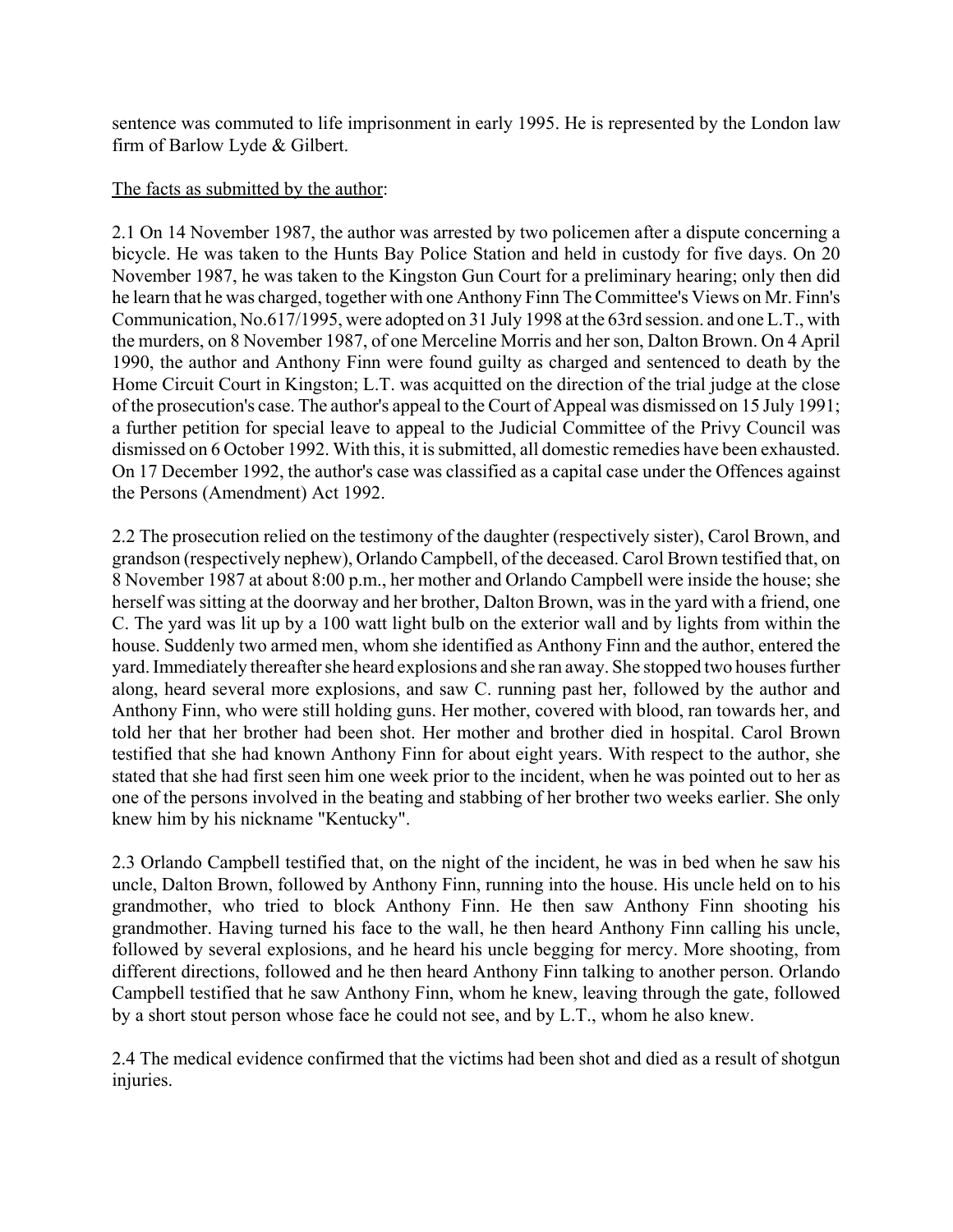2.5 No identification parade was held in the case; during the trial, i.e. 29 months after the murders, Carol Brown identified the author from the dock.

2.6 The author presented an alibi defence. He testified at the trial that he had spent the evening watching a video show at a community centre near his home. He stated that he only spoke with one person that evening, but that he could not remember that person's name. He further stated that two other men in the area where he lived were known by the nickname "Kentucky".

## The complaint

3.1 With regard to articles 7 and 10, paragraph 1, of the Covenant, counsel forwards a statement taken from the author at St. Catherine District Prison on 28 January 1993. This states that, on 15 November 1987, while held at the Hunts Bay Police Station, the author was hit on the chest by the investigating officer (name given). Furthermore, the author claims that, throughout his detention at Hunts Bay Police Station (from 14 to 20 November 1987), he was held in a cell measuring 2 by 4 metres together with five to six other persons. He was not allowed to wash himself and was only permitted to leave the cell in order to fetch drinking water. He was further denied recreational facilities.

3.2 On 20 November 1987, the author was transferred to the General Penitentiary, Kingston; upon arrival, he was allegedly hit on his left arm, near the wrist, by one of the warders. It is submitted that because he had previously broken his left wrist, this blow caused him great pain. He remained at the General Penitentiary until 4 April 1990; throughout this period he had to share a cell of approximately 1.50 by 3 metres with four to five other prisoners. Furthermore, on an unspecified day, the author was stabbed in the face by an inmate which caused a deep cut about 10 cm long and 1 cm wide, stretching from his left ear down to his left cheek. He immediately requested medical care, but had to wait two hours before he was taken to a doctor. He received twenty stitches, but was denied follow-up medical treatment. He submits that he suffered much pain the following three days, but that he was denied pain killers.

3.3 After his conviction on 4 April 1990 the author was transferred to the death row section at St. Catherine District Prison, where he has been detained since. He claims to have suffered several assaults while in prison:

- On 1 December 1991, for example, the prisoners were not allowed out of their cells in the morning. Shortly after 1:00 p.m., inmates were given a brief opportunity to slop up their cells. The two warders on duty were Sergeant G. and a young man. The author states that, as the two warders opened the cells adjacent to his but not his own, he started to protest. They entered his cell and the young warder allegedly punched him in the left side of the head. Both warders then proceeded to kick and hit him with their batons on his back, chest, arms, legs and knees for approximately two minutes. The author submits that he experienced extreme pain during this assault and that all his cries were disregarded. After the beating he was left without food or water, nor did he receive medical treatment.

- On 2 December 1991 at about 10:00 a.m., the author was given ten minutes to slop up. Sometime after 2:00 p.m. Sergeant G. came to his cell with six or seven other warders, and he was told to slop up once again. However, before he could do so, he was told to return to his cell. On his way back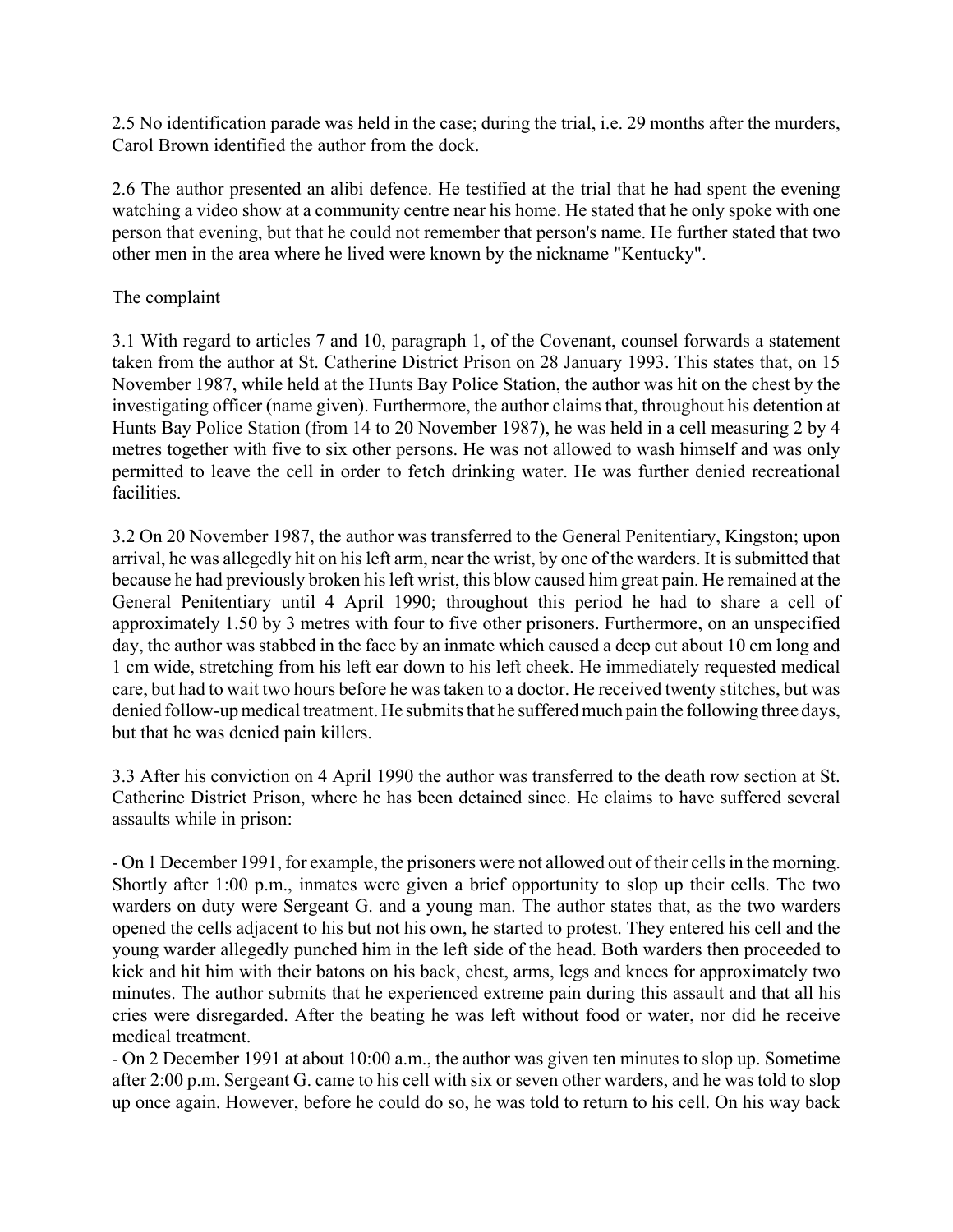to the cell, Sergeant G. and another warder started to beat him. He fell to the floor and both warders hit him repeatedly with their batons on his arms, feet and back for about ninety seconds, while other warders watched. He was then thrown into his cell and left without food or water until the following morning. The author submits that he was denied access to a doctor or any sort of medical treatment.

3.4 The author reported these assaults to the Prison Authorities and repeatedly requested medical attention, to no avail. He then wrote to the Prison Ombudsman; as a result, he was finally taken to hospital in early 1992. The doctor who treated him prescribed pain killers. On the sequels of the beatings, the author notes that: "There is a specific pain in the left part of my back which has never completely disappeared. It feels as if there is a broken bone or that a bone is cracked. I experience the pain particularly badly in the morning when I wake up. All my requests to see a doctor again have been in vain and the warders simply give me pain tablets [...]".

3.5 The author further states that on several occasions warders told him that there was no point in providing him with medical treatment, because he was about to be executed. He submits that this caused him "great embarrassment and depression". Furthermore, on three occasions he was not allowed out of his cell for an entire day, and was given no food or water. Thus, he remained confined to his cell from around 4:00 p.m. until 10:00 a.m. two days later. The author characterizes the situation as "extremely discomforting and humiliating".

3.6 By letter of 9 June 1993, the author submits that, on 5 June 1993 at 12:28 p.m., he was harassed by a warder, one M., reportedly because he had complained to the Ombudsman and to "the Human Rights Office" about the treatment by warders. M. allegedly hit the author on his knee with a baton, and when the author held on to the baton, M. drew a knife. He alleges that M. was about to use the knife but that it fell from his hand. The author then reported the incident to the officer-in-charge of the Section, who referred him to the Prison Superintendent; the latter allegedly refused to see him. The author further alleges that, on 4 May 1993, a warder stuck a finger in his eye and that he was kicked several times as he lay on the floor. The same warder subjected him to further physical and verbal abuse on 23, 24, 29 and 30 September 1993. On 30 September the author's room was searched and 200 dollars removed, which have not been returned.

3.7 Counsel refers to the records of a meeting held on 25 January 1993 with the author's local lawyer. This lawyer observed that Mr. Leslie displayed a number of new cuts and bruises on his face which the lawyer did not recall from their first meeting in 1989. The lawyer suspected that this was the result of treatment in prison, which is not uncommon in Jamaica. Counsel submits that this lawyer's observations corroborate all the allegations made by the author in his statement and letters. Counsel, on behalf of Mr. Leslie, has lodged formal complaints with the Prison Superintendent on 30 November 1993, and with the Jamaican Commissioner of Prisons on 14 March 1994.

3.8 Counsel adduces documentary evidence of the inhuman conditions of detention at the General Penitentiary and St. Catherine District Prison. It is submitted that the lack of recreation, rehabilitation and other facilities in these prisons clearly indicates that they fall far short of the U.N. Standard Minimum Rules for the Treatment of Prisoners, and that the lack of provision for the basic needs for Junior Leslie amounts to a violation of both articles 7 and 10, paragraph 1. He concludes that the lack of washing facilities in custody, the crowded conditions under which Mr. Leslie was detained, the long periods of confinement, the lack of medical treatment, the reasons given for the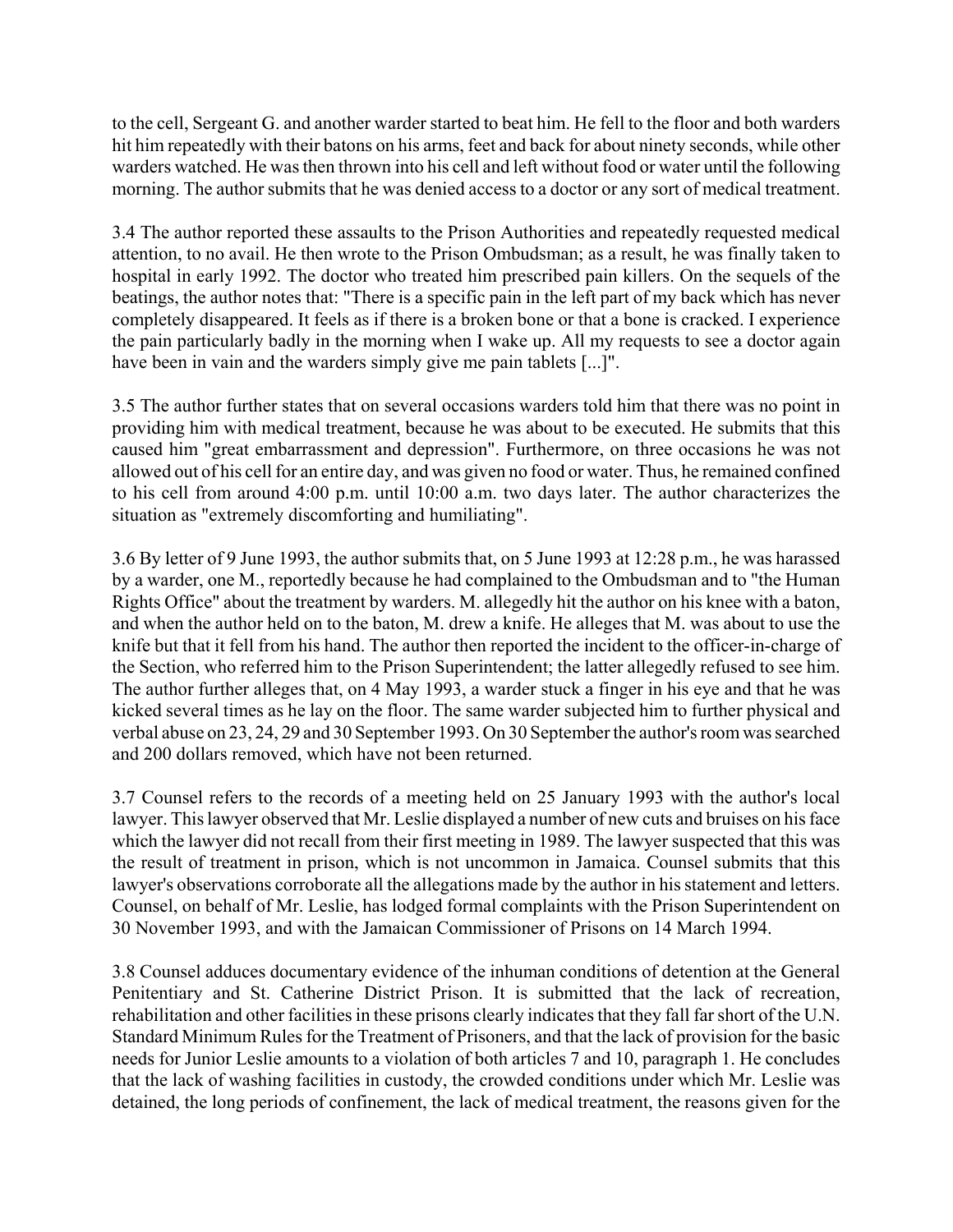denial of such treatment, and the unprovoked assaults by the police officer and prison warders to which Mr. Leslie was subjected, amount to violations of articles 7 and 10, paragraph 1.

3.9 It is further alleged that the author did not have a fair trial. He complains that his legal aid counsel failed to adequately prepare the case. In this respect he claims that he met his lawyer for the first time on one of the twelve occasions on which his trial was adjourned. Although the attorney visited him several times in prison, a policeman was always present, which afforded no privacy. Only the adjournment and new dates for the trial were discussed, never the defence arguments. This is said to violate article 14, paragraph 3 (b).

3.10 In respect of the alleged violation of article 14, paragraphs 1 and 3 (e), it is submitted that due to lack of time and facilities for the preparation of the defence, a number of witnesses were not called to testify on the author's behalf. The author's defence was further prejudiced by the fact that junior counsel, who had been assigned to the author's attorney to assist him with the case and on whom the attorney relied for all the groundwork, fell ill shortly before the start of the trial, and could therefore not attend. Furthermore, the trial judge's alleged "obstructive behaviour" prevented the defence from adequately cross-examining the prosecution witnesses on the "short and stout" issue. Counsel concedes that, in principle, it is not for the Committee to review specific instructions given by the judge to the jury, unless it can be ascertained that these instructions were clearly arbitrary or amounted to a denial of justice. In this context, he refers to the summing-up and submits numerous examples of the judge's instructions which are said to amount to a denial of justice. All of the grounds of appeal relied on by counsel were dismissed by the Court of Appeal.

3.11 As to the adequacy of the author's representation during the trial, it is submitted that prosecution witnesses were not adequately cross-examined, or at all. Counsel points out that the author's attorney arrived late at the afternoon session of the hearing on 3 April 1990, when the pathologist gave evidence in connection with the wounds suffered by the deceased. The attorney did not cross-examine this witness, whose evidence, according to counsel, could have undermined Carol Brown's evidence that her brother had been beaten and stabbed two weeks prior to his death. The lawyer's failure to question the pathologist is said to be particularly serious in light of the fact that a friend of the family of the deceased, who identified the bodies, testified in court that he was not aware that Dalton Brown had been beaten and stabbed.

3.12 Furthermore, counsel argues that Carol Brown's identification evidence, given to the police on the night of the incident, was uncorroborated, as Orlando Campbell did not identify Mr Leslie, and the third eye-witness, C., did not testify. This witness could not be located by the police. Counsel notes that the author was never placed on an identification parade, and that it was only 29 months later that he was identified in court by Carol Brown. It is submitted that the delay of 29 months from arrest to trial amounts to a violation of article 14, paragraph 3(c), and that the judge, by allowing a dock identification and by failing to warn the jury about the effects the delay might have on the credibility and reliability of the prosecution witnesses, violated the author's right to a fair trial.

3.13 The author alleges that since he was assigned the same attorney for the appeal, his right to legal assistance of his own choosing was violated. He did not meet with the attorney prior to the hearing of the appeal, and was given no opportunity to discuss the grounds of appeal to be argued on his behalf. Furthermore, he claims that he was not asked whether he wished to attend the hearing and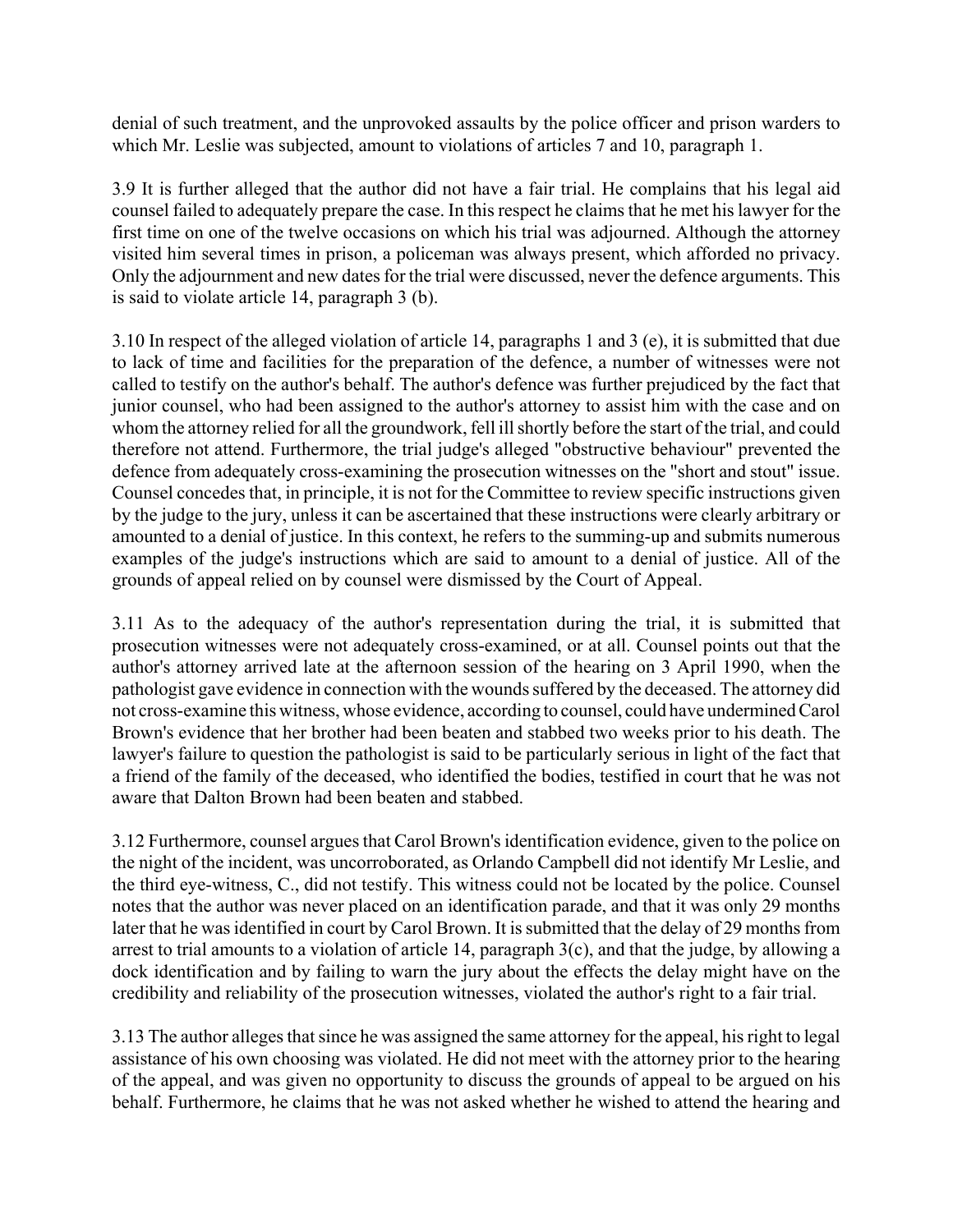that he only learned from the prison authorities that his appeal had been dismissed. The State party's information and observations on admissibility and the author's comments thereon:

4. In its submission under rule 91, the State party argued that the communication was inadmissible under article 5, paragraph 2 (b), of the Optional Protocol, because the author had failed to exhaust domestic remedies. It noted that the author could still apply for constitutional redress; in this context, it noted that the rights invoked by the author and protected by article 14, paragraphs 1, 3 (b) and (e) are coterminous with Sections 20 (1), 20(6)(b) and 20(6)(d) of the Jamaican Constitution. Pursuant to Section 25 of the Constitution, it was open to the author to seek redress for the alleged violations of his rights by way of a constitutional motion to the Supreme Court.

5. In his comments, dated 21 April 1995, counsel stated that, since legal aid was not made available for constitutional motions, a constitutional motion did not constitute an effective remedy in the case.

# The Committee's admissibility decision

6.1 During its 55th session, the Committee considered the admissibility of the communication.

6.2 The Committee noted the State party's argument that the pursuit of a constitutional remedy was still open to the author. It observed that the Supreme Court of Jamaica had, in some cases, allowed applications for constitutional redress in respect of breaches of fundamental rights, after the criminal appeals in these cases had been dismissed. However, it also recalled that the State party had indicated on several occasions<sup>1</sup> that no legal aid was made available for constitutional motions. The Committee considered that in the absence of legal aid, on which the author, who is indigent, must rely, a constitutional motion did not constitute a remedy which needed be exhausted for the purposes of the Optional Protocol. The Committee therefore considered that it was not precluded by article 5, paragraph 2 (b), from considering the communication.

6.3 As to the claims under articles 7 and 10, paragraph 1, the Committee noted that the author brought the repeated instances of ill-treatment to the attention of the prison authorities and the Commissioner of Prisons. As no reply or follow-up was given to his complaints, the Committee considered that, in this respect, the author had met the requirements of article 5, paragraph (2) (b), of the Optional Protocol. It found that the author's claims about ill-treatment in prison and on death row had been sufficiently substantiated, for purposes of admissibility, and should be examined on the merits.

6.4 The Committee further considered that the author had sufficiently substantiated for purposes of admissibility his claim under article 14, paragraph 3 (c), that he was not tried without undue delay. This related in particular to the State party's failure to place the author on an identification parade at the time of his arrest, combined with a lapse of time of two and a half years before a dock identification was made during the trial, by a single witness who was a close relative ( daughter and sister respectively) of the two deceased. This allegation should, accordingly, be examined on the merits.

6.5 As to the author's allegations which concerned claims about irregularities in the court proceedings, improper instructions from the judge to the jury on the issue of identification, the late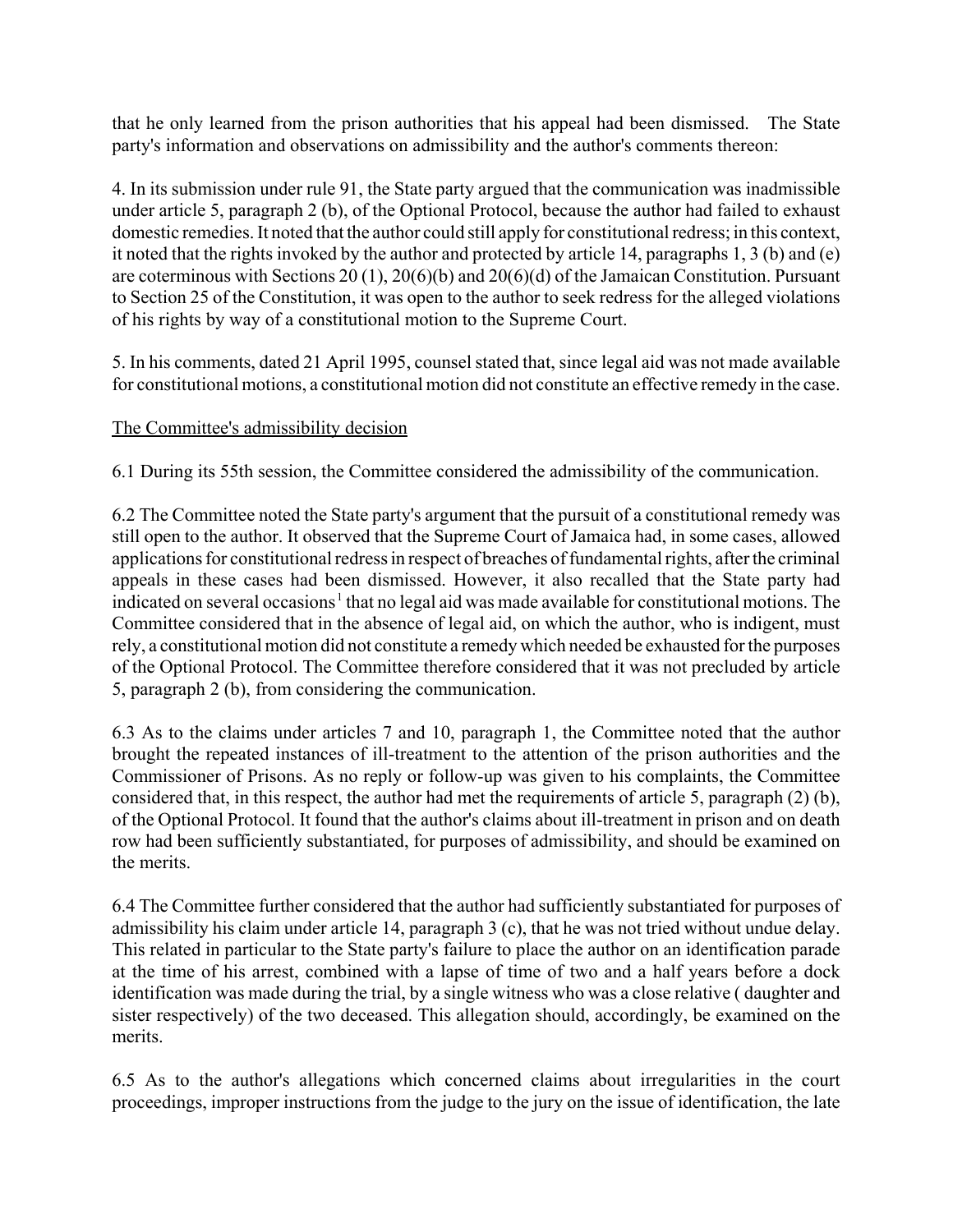arrival in Court of the attorney and the lack of cross examination of the prosecution witnesses, the Committee reiterated that, while article 14 guarantees the right to a fair trial, it was not for the Committee to review specific instructions to the jury by the judge in a trial by jury, unless it could be ascertained that the instructions to the jury were clearly arbitrary or amounted to a denial of justice, or that the judge manifestly violated his obligation of impartiality. The material before the Committee did not show that the judge's instructions suffered from such defects. Accordingly, this part of the communication was deemed inadmissible as incompatible with the provisions of the Covenant, pursuant to article 3 of the Optional Protocol.

6.6 On 12 October 1995, the Human Rights Committee declared the communication admissible in as much as it appeared to raise issues under articles 7, 10, paragraph 1, and 14, paragraph 3, of the Covenant.

#### States party's merits observations and counsel's comments:

7.1 In a submission dated 23 January 1997, the State party informed the Committee that in respect of the alleged violations of articles 7 and 10, paragraph 1, it "has sought to have the matter investigated, but has not yet received a response. Efforts will be made to expedite the investigation. Until this information is received the Ministry cannot offer constructive comments on the allegations". The State party notes that the above comment cannot be construed as acceptance that any of the incidents took place in a manner which breached the Covenant.

7.2 With regard to the claim that the author and his counsel did not have adequate time and facilities to prepare his defence in violation of article 14, paragraph 3 (b), the State party notes that counsel visited the author on several occasions in prison although in presence of a policeman. The State party contends that it was open to the author's counsel to object to the policeman's presence and consequently denies any violation of the Covenant.

7.3 With regard to the alleged breach of article 14, paragraph 3 (c), the State party concedes that a delay of 29 months between arrest and trial is longer than desirable. However, it rejects that these delays constitute a violation of the Covenant, particularly as during that period a preliminary enquiry was held.

7.4 As to the alleged violation of article 14, paragraph 3 (d), because legal aid defence counsel arrived late one of the days of the trial and his failure to adequately cross examine witnesses, the State party categorically denies any breach of the Covenant. It states that the State's obligation is to designate competent counsel and once appointed not to interfere in how the case is conducted. It contends that issues such as professional conduct of attorneys are not the State party's responsibility.

7.5 Concerning the violation of article 14, paragraph 3 (e), because some defence witnesses were not called, the State party notes that this breach cannot be attributed to it, without clear evidence that agents of the State prevented defence counsel from calling these witnesses.

8.1 In his comments on the State party's submission, counsel notes that the State party has not supplied any information with regard to the complaints under articles 7 and 10, paragraph 1.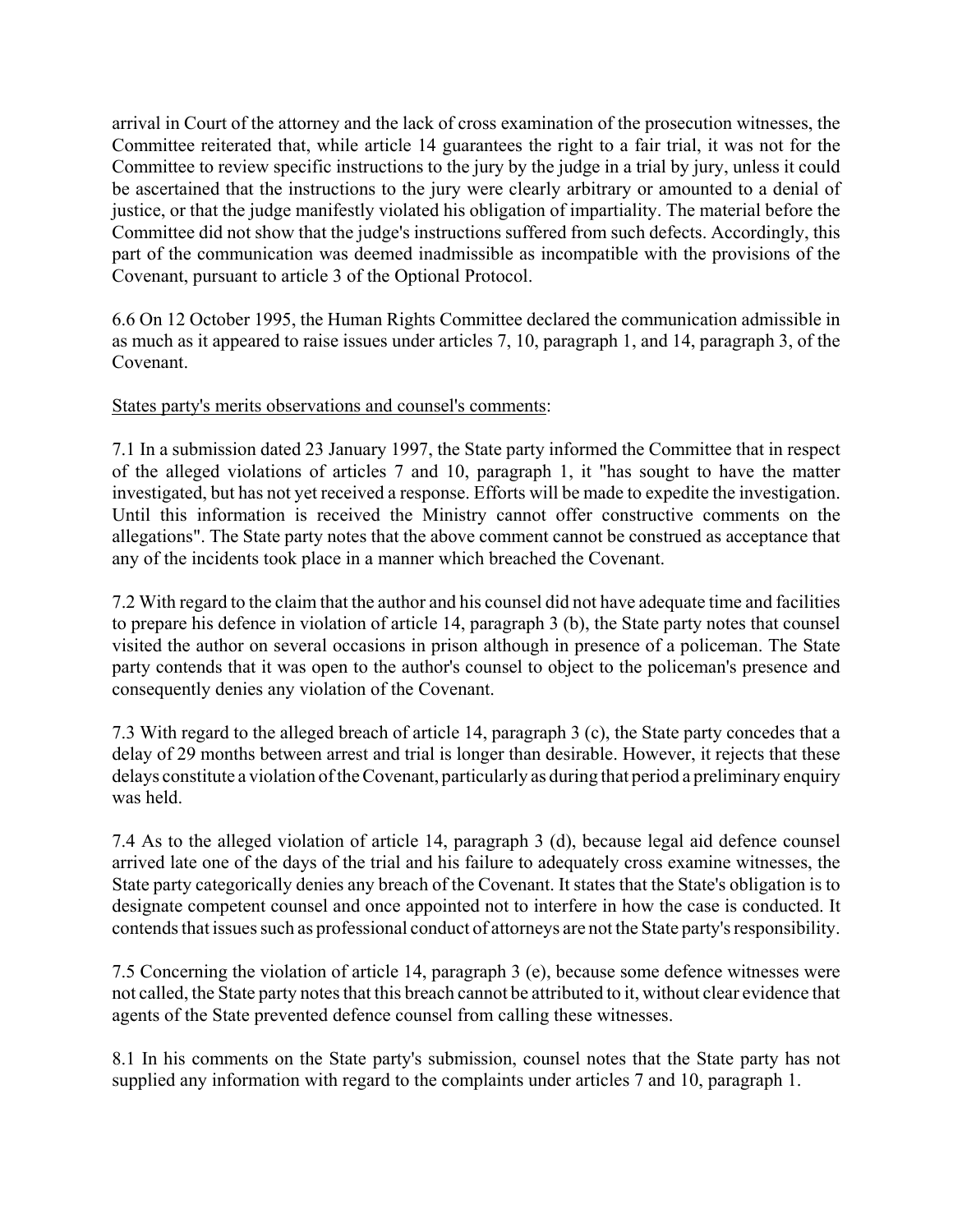8.2 As regards the 29 months delay between arrest and trial, counsel notes that the State party has conceded that it is longer than desirable, but asserts that a preliminary enquiry began the trial process. If true, this can only be described as a technical defence. The contentious question remains, which is that the author was only identified in Court 29 months after arrest. The preliminary enquiry had no bearing on the passage of time before the author's identification took place in Court. Counsel reiterates that article 14 3 (c) was violated.

8.3 Counsel reiterates the claims regarding inadequate representation by defence counsel in Jamaica and rejects the State party's contention that its only responsibility is to designate competent legal aid counsel. In this respect counsel states that it is precisely the very low remuneration ( which is a State responsibility) of legal aid counsel that makes it impossible for indigent persons such as the author to have competent counsel assigned to their cases.

# Examination of the merits:

9.1 The Human Rights Committee has considered the present communication in the light of all the information made available to it by the parties, as provided for in article 5, paragraph 1, of the Optional Protocol.

9.2 With regard to the author's various complaints of ill-treatment while both at the General Penitentiary and then at St. Catherine's District Prison, the Committee notes that the author has made very precise allegations, related to the various instances where he was beaten and to the deplorable conditions of detention, as set out in paragraphs 3.1 to 3.8 supra. None of this has been contested by the State party, except to say some 14 months later that it would investigate. In the Committee's opinion, the conditions described in para 3.1 to 3.8, are such as to violate the author's right to be treated with humanity and with respect for the inherent dignity of the human person, and are therefore contrary to articles 7 and 10, paragraph 1.

9.3 The author has claimed a violation of article 14, paragraph 3 (c), on account of the undue delay in bringing him to trial 29 months after arrest. The Committee notes that the State party itself admits that a delay of 29 months between arrest and trial "is longer than desirable", but contends that there has been no violation of the Covenant, because a preliminary enquiry took place in that time. The Committee is of the view that the mere affirmation that a delay does not constitute a violation is not sufficient explanation. Therefore, the Committee finds that 29 months to bring an accused to trial does not comply with the minimum guarantees required by article 14. Accordingly, it finds that there has been a violation of article 14 paragraph 3 (c).

9.4 As regards the author's argument that he was not effectively represented on appeal since he was represented by the same counsel as on trial, who failed to consult him, the Committee notes that counsel consulted with the author before the appeal and that he argued grounds of appeal on his behalf. The Committee recalls its jurisprudence that under article 14, paragraph 3 (d), the Court should ensure that the conduct of a case by the lawyer is not incompatible with the interests of justice. In the instant case, nothing in the conduct of the appeal by the author's lawyer shows that he was exercising other than his professional judgement, in the interest of his client. The Committee concludes, therefore, that the information before it does not show that article 14 paragraph 3 (d) has been violated.